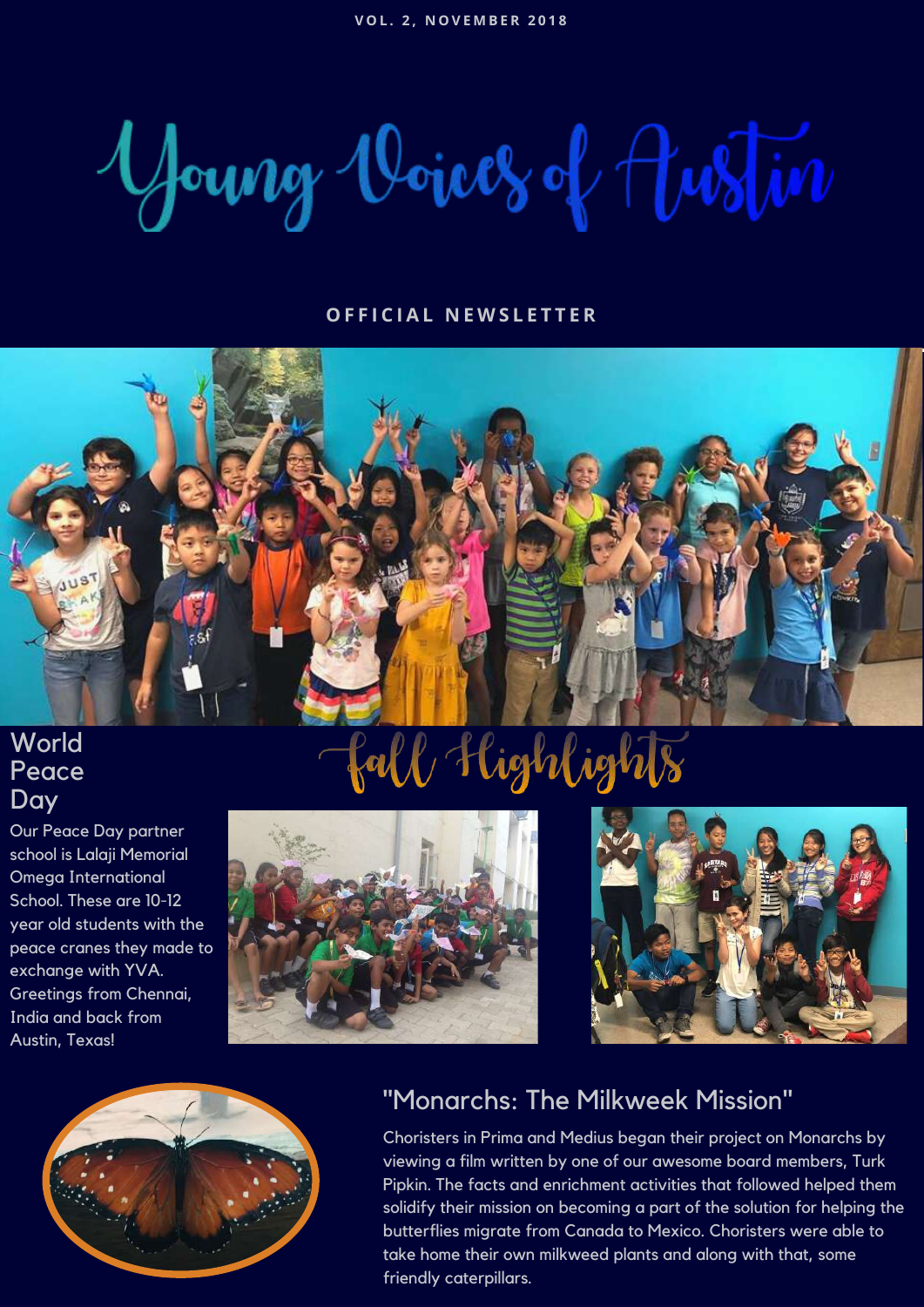

### **Fall Music Retreat PAGE 2**

Our Fall Music Retreat came and went. Each chorister arrived with anticipation about what the day would entail. What they found was a day with family. The morning opened with team building activities that created a beautiful dynamic with our youngest at age 6 all the way through our 18-year-olds!

Choristers worked on music literacy in reading rhythm notation, composing, writing on the music staff and singing rounds to identify the harmonies within! Percussion skills were showcased during a group-wide drum circle and of course, choristers participated in two sessions of choir where the choristers sang as one large ensemble for the first time.



**Welcome Event (Rescheduled) Families Welcome!** Saturday, November 3 10 am-1 pm

> **Moments of Wonder** Winter 2018 Concert Sunday, December 9 4 pm

**Trail of Lights Performance Corner and Lobby Stage** Friday, December 14 7 pm and 8 pm

**PriceWaterhouseCoopers Financial Literacy Workshop** Saturday, January 12, 2019 10 am-5 pm

> **Spring Music Retreat** Saturday, March 2, 2019 10 am–4 pm

**Bash at the Bellevue Benefiting Young Voices of Austin** Thursday, March 28, 2019

> **YOUNG VOICES OF AUSTIN 2ND ANNUAL WELCOME EVENT**







**AUSTIN TENNIS AND PICKLEBALL CENTER** 7800 JOHNNY MORRIS ROAD **AUSTIN, TX 78724** 





YOUNG VOICES OF AUSTIN AT TRAIL OF LIGHTS FRIDAY, DECEMBER 14th - ZILKER PARK **7PM CAROLING CORNER 8PM LOBBY STAGE** Tickets available at: austintrailoflights.org